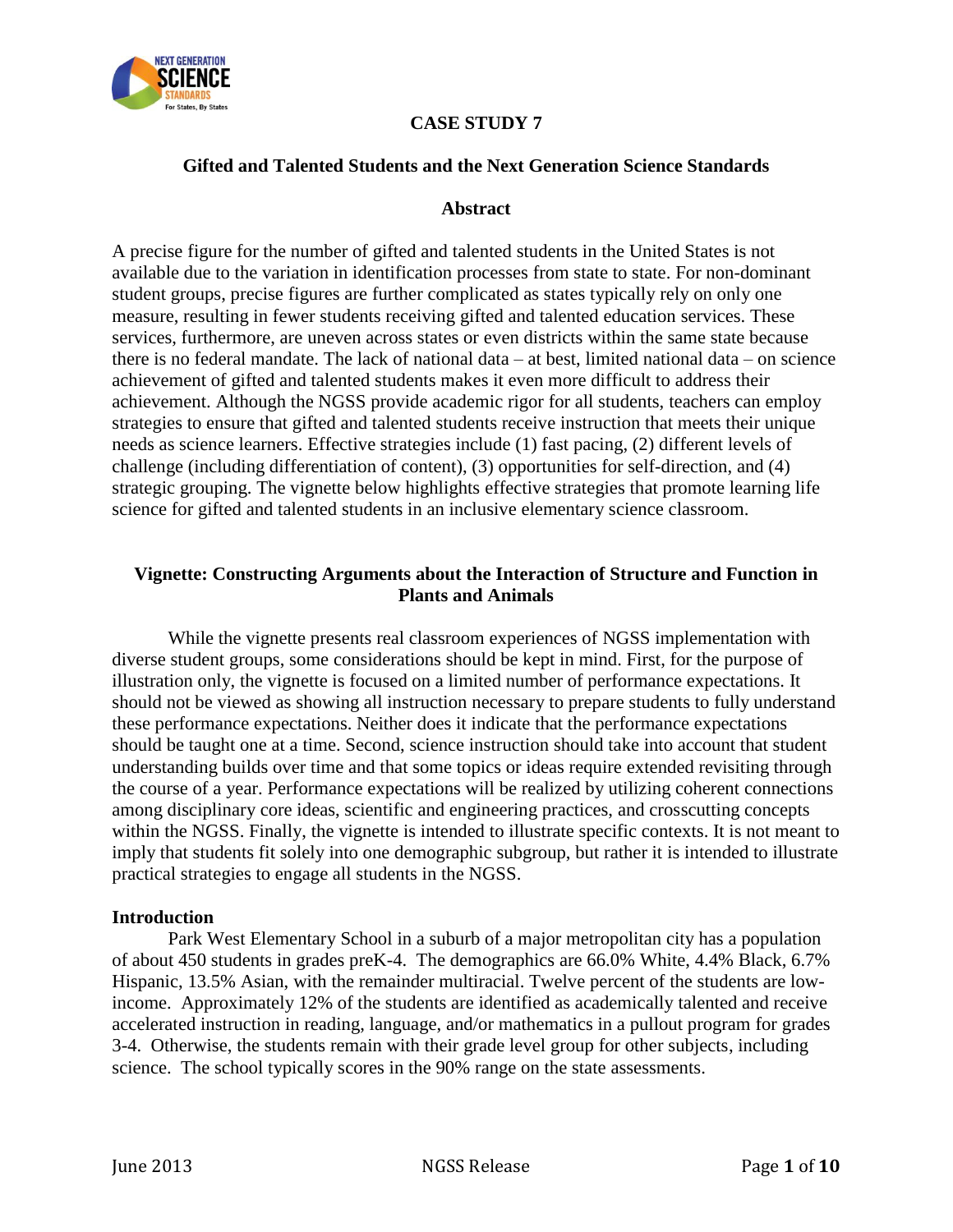Mrs. J., the classroom teacher, generally has between 22 and 25 fourth grade students in a class that reflects the school's demographics. She enjoys teaching science most and is always alert to student needs, especially in science. The challenge of teaching gifted and talented students within the diverse classroom is assessing their background knowledge and then providing productive and engaging additions to the general science curriculum within the time constraints of the daily schedule. After pre-assessing her students' current understanding either with a pretest or questioning, Mrs. J. compacts the core content to give her students credit for what they have already mastered, so that the gifted and talented students can do independent or enrichment study while the class is engaged with the content that the gifted and talented students have already mastered. Mrs. J. is flexible with her students, allowing a faster pace for the required activities and offering her students extra time to extend their learning.

This vignette showcases the teacher presenting alternative activities that incorporate an increased level of complexity and abstraction and reflect the interests of gifted and talented students. They are academically engaged through the strategic grouping of students with similar interests, and intellectually challenged through the introduction of advanced ideas and studentgenerated information. In addition, they develop their own goals and evaluate their own work. They form part of the community of learners and reinforce a prevailing quest for scientific understanding that predominates in the classroom. As a result, all students, including Jerry, Allie, Kate and Bob, have access for entry at a variety of levels through disciplinary core ideas, scientific and engineering practices, and crosscutting concepts presented in the NGSS. Classroom strategies that are particularly effective for gifted and talented students according to the research literature are highlighted in parentheses.

#### **Gifted and Talented Connections**

Jerry's naturalist interests were immediately apparent in the first week of school. He chose a classroom book on insects as an independent reading choice and excitedly shared the contents with classmates and Mrs. J. As the teacher pre-assessed Jerry by questioning him, the depth of his knowledge was evident. Jerry had an extensive knowledge about butterflies in particular, knowing their structures, species, and survival needs. Whenever a "bug" arrived at school, Jerry either knew the name or looked it up to inform the class. He would find the other animals of the food web that interacted with the animal. Jerry was the identification expert. His enthusiasm was contagious. He advocated for planting milkweed and provided seeds to the class so that classmates could add milkweed to their gardens in order to help provide food for monarch larvae. Jerry seemed to possess an unusually high interest in nature, and with the pre-assessment information, Mrs. J. could enhance the curriculum with more rigorous expectations for Jerry. *(Extending level of content by compacting areas already mastered is differentiation strategy of pacing for gifted and talented students.)*

The topic of study in the 4<sup>th</sup> grade science curriculum at Park West was native barn owls' internal and external structures and their functions. Models of owls and their anatomy covered the science bulletin board. Mrs. J. was guiding the class to construct explanations about the functions of the structures, and facilitating argumentation. The class was organizing the observations by structures grouped in systems. They used the concept to focus on systems rather than memorization of individual structures of the owl itself. Owls were used as the lens by which the students studied the overall concept. (CCC: Systems and System Functions.)

During a formal pretest, Mrs. J. found that Jerry knew most of the content of the unit. She decided that praying mantis insects could form the basis of an interest center, functioning as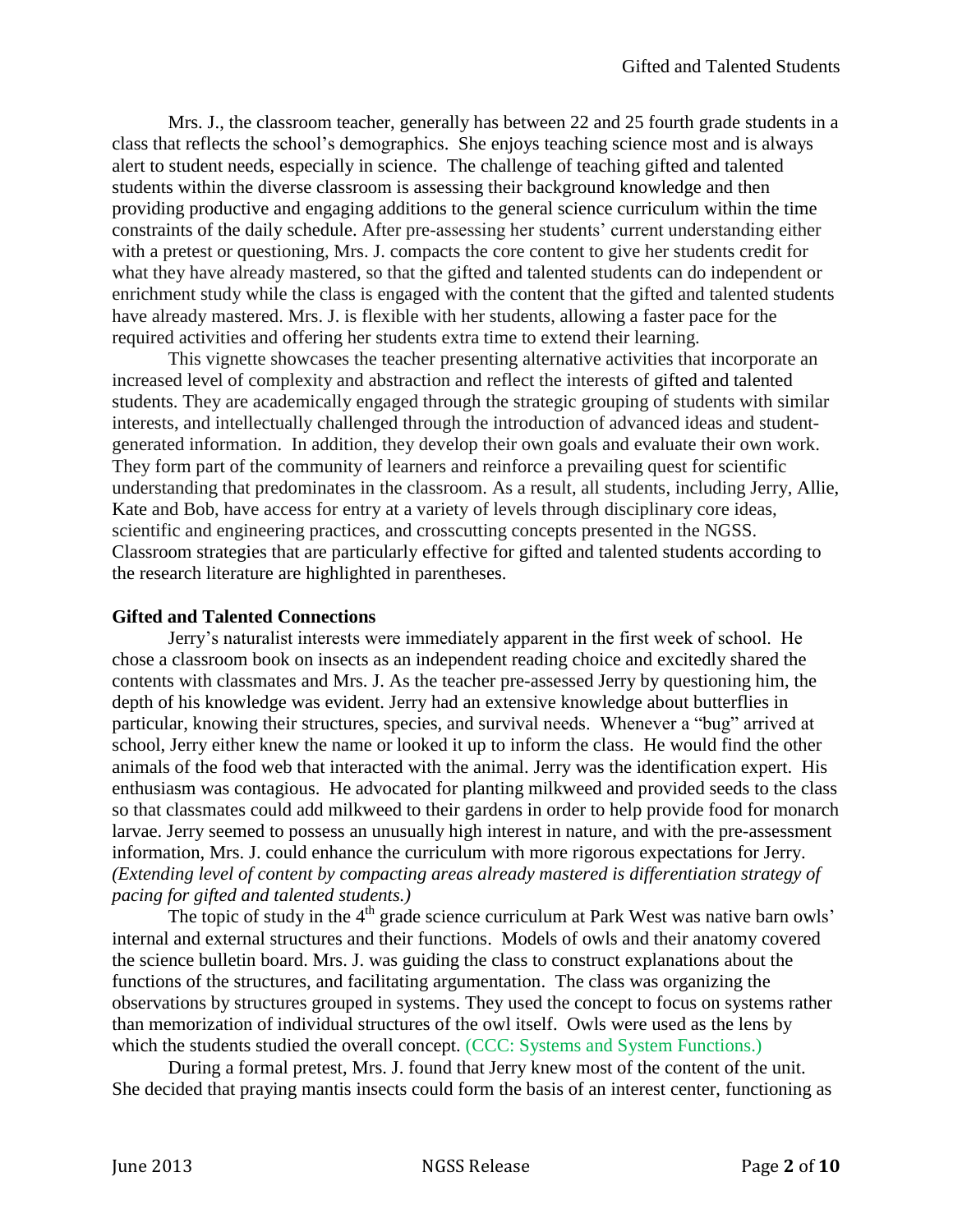an anchor activity to extend Jerry's learning. Two praying mantis insects arrived along with flightless fruit flies, and students named the insects *Lost* and *Found*. Jerry immediately volunteered when the teacher suggested that they needed someone to organize the maintenance of the praying mantis and its food. He found books that included the insects, and a learning center began for those students who went into a deeper study of the animals. *(The teacher promoted autonomy and authentic connections to the content.)*

The learning center became a focus for classroom activity. Not only Jerry, but also several other students, including Allie and Kate, were active participants. The center was populated with books. Then the sketches arrived. Jerry and others sketched the praying mantis and fruit fly insects, observing details in the body and researching their organs. The sketched diagrams became intricate models explaining the different functions of the animals' structures. The teacher met with Jerry and other students to discuss the goal of the interest center and their learning. The teacher reinforced that the goal was not only to describe the structures of the animals, but also to construct an explanation based on evidence about the function of those structures. (Practice: Constructing Explanations.) (DCI: LS.1A Structure and Function.) (*The teacher promoted autonomy for her gifted and talented students to follow interests and actively participate in their learning objectives.)*

Differences between the two praying mantises were noted and questions came up as to why they were not identical. Students became scientists as they observed, looked up information in books and online, and wrote reports answering questions that were posed by other students or the teacher. The reports were posted on the bulletin board, and new information was constantly added with disorganized sticky notes to suggest modifications and more details that would refine or add to the models. Questions about other insect species like bees and ants led the students to develop arguments about the functions of the structures they observed in the praying mantis, comparing them with other classroom insects. (Practices: Asking Questions, Engaging in Argument from Evidence.) (DCI: LS1A Structure and Function.)

The students, led by Jerry, took responsibility for the insects and their learning center. The small group that condensed around the center's activities conferred daily about the growth and health of the animals. Jerry was able to find the time for the center activities because of the flexibility of pacing in the regular curriculum. He was able to complete other classroom tasks quicker than his peers; the flexibility with pacing allowed Jerry and others to continue their investigations.

A problem arose as Jerry became alarmed that the food source for the praying mantises was running out. The group of students brainstormed solutions and voted for the teacher to buy mealworms. This new insect became another subject for observation and documentation. Jerry had collaborators, Allie and Kate, who were also passionate about insects. *(Grouping students of similar interests and ability shows a successful strategy for gifted and talented students.)*

The mealworms went through their life cycle and the small group of students informed the class about their progress. Allie described the changes almost daily. (Practice: Analyzing and Interpreting Data.) Differences between the individual mealworms were documented and discussed. Kate researched the insects and her reports were displayed in the interest center. (Practice: Obtaining, Evaluating, and Communicating Information.) Kate's reports on the internal structures were helpful to the group as the students created models comparing the internal and external structures of the mealworms, praying mantises, and fruit flies. Questions about reproduction were also addressed when small mealworm larva appeared. The group shared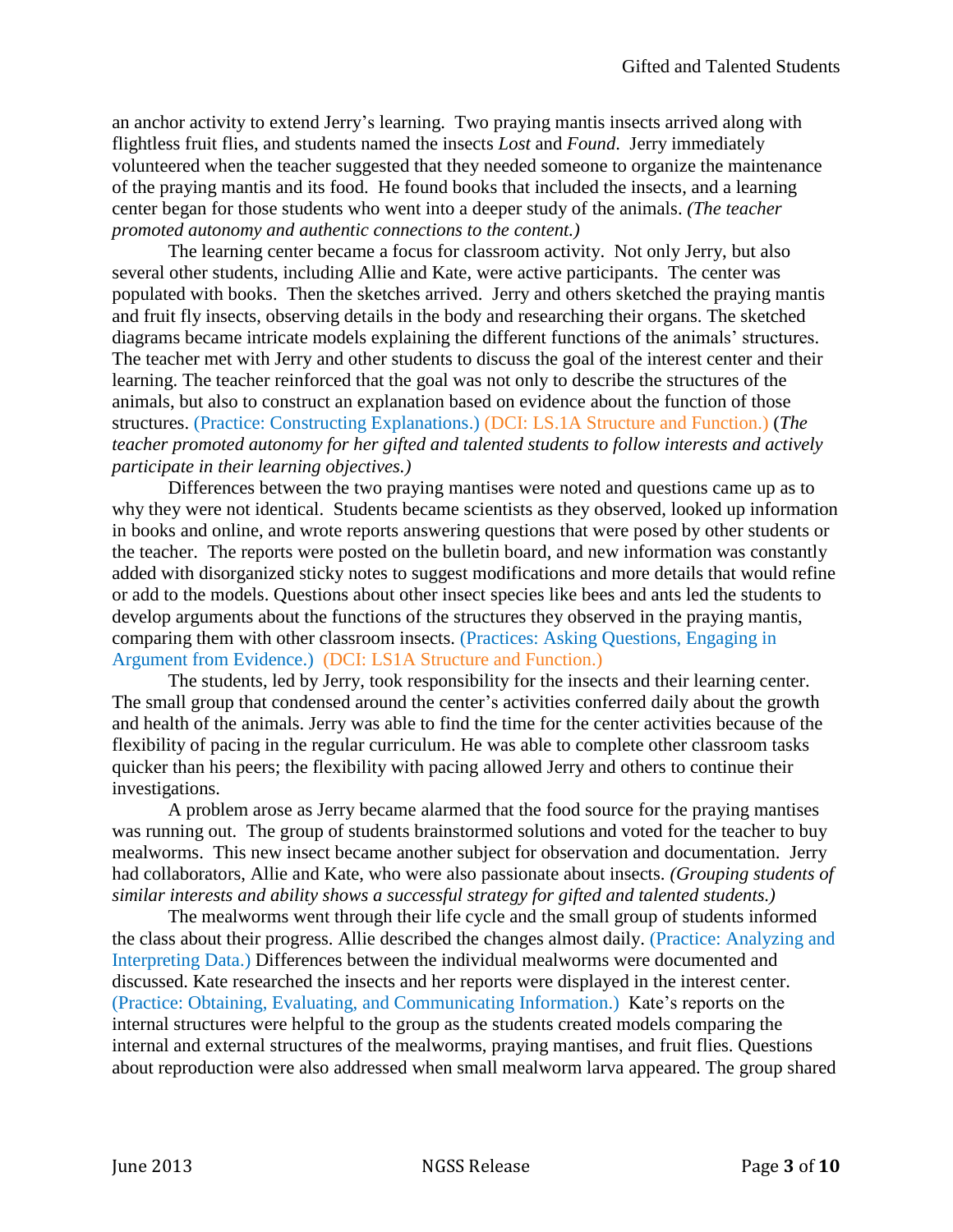their findings with the class, and the teacher assessed the learning based on the reports the students created.

Another opportunity for independent study arose out of a science lesson about bulbs as a food source for a growing plant. Mrs. J. brought an amaryllis bulb into the classroom for the purpose of the lesson. Bob was a quiet child who worked hard. He had a strong interest in sketching. When the potted amaryllis bulb was placed on the windowsill, Bob asked the teacher if he could document the growth of the plant, using stop motion photography. (DCI: MS.LS1-7 From Molecules to Organisms.) Bob collaborated with Jerry and a new interest developed. They created a chart and a way to standardize the pictures and investigate the growth of the plant. They decided on the measurement tools and controlled the variable of sampling time. (Practice: Planning and Carrying Out Investigations.)

When Bob and Jerry had collected enough pictures on plant growth, they created and narrated a video to illustrate the rate of growth. When the flowers bloomed, the students had questions about pollination. The idea of plant reproductive structures is a middle school topic. *(The incorporation of standards from an advanced grade – higher-level core scientific ideas – is an effective strategy for presenting a higher level of challenge for gifted and talented students.)* The students described the structures responsible for reproduction in the flower and developed arguments to support their claim about how the flower could be pollinated. (Practice: Engaging in Argument from Evidence.) After discussing pollination methods with the teacher, Jerry decided to use a paintbrush to cross-pollinate the flowers. When the flowers dried, the students were initially disappointed that no seeds were produced as they had predicted. After carefully dissecting the flower, there was a surprising discovery: the pods contained very small seeds. This challenged a conception for the students, because they had an assumption that the seeds would be large based on the size of the flower. The students presented their findings to the class, describing their conclusions from evidence about the seeds.

Independent study of topics of interest led to real-world connections. The independent study was available to all students in the classroom, but the target group was the gifted and talented students. The classroom's wiki website provided an online place to collaborate and share interests. Students chose a topic of interest, worked alone or invited collaborators, and conferenced with the teacher. Once a topic was chosen, the students narrowed or widened the scope by asking a question to clarify their ideas about the topic. (Practice: Asking Questions and Defining Problems.)

Jerry's report on pit vipers broadened his knowledge of the subject as he found information on the physical characteristics of the animals, answering his question, "What characteristics of pit vipers make them excellent predators?" The wiki provided a versatile location that students could use at school or at home as they developed their interest reports. The science topics from just one year included flying critters, pit vipers, rock classification, falcons, robot characteristics, mastodons, zebra mussels, eclipses, and the end of the Earth. These "interest projects" provided an avenue for students to develop an expertise on self-selected topics and independent research skills. *(The interest projects combine the effective strategies of fast pacing, differentiated challenging content, and opportunities for self-direction including grouping choices.)*

### **NGSS Connections**

The vignette illustrates gifted and talented students in a science classroom with a diverse mix of students. It highlights a range of effective classroom strategies, such as learning centers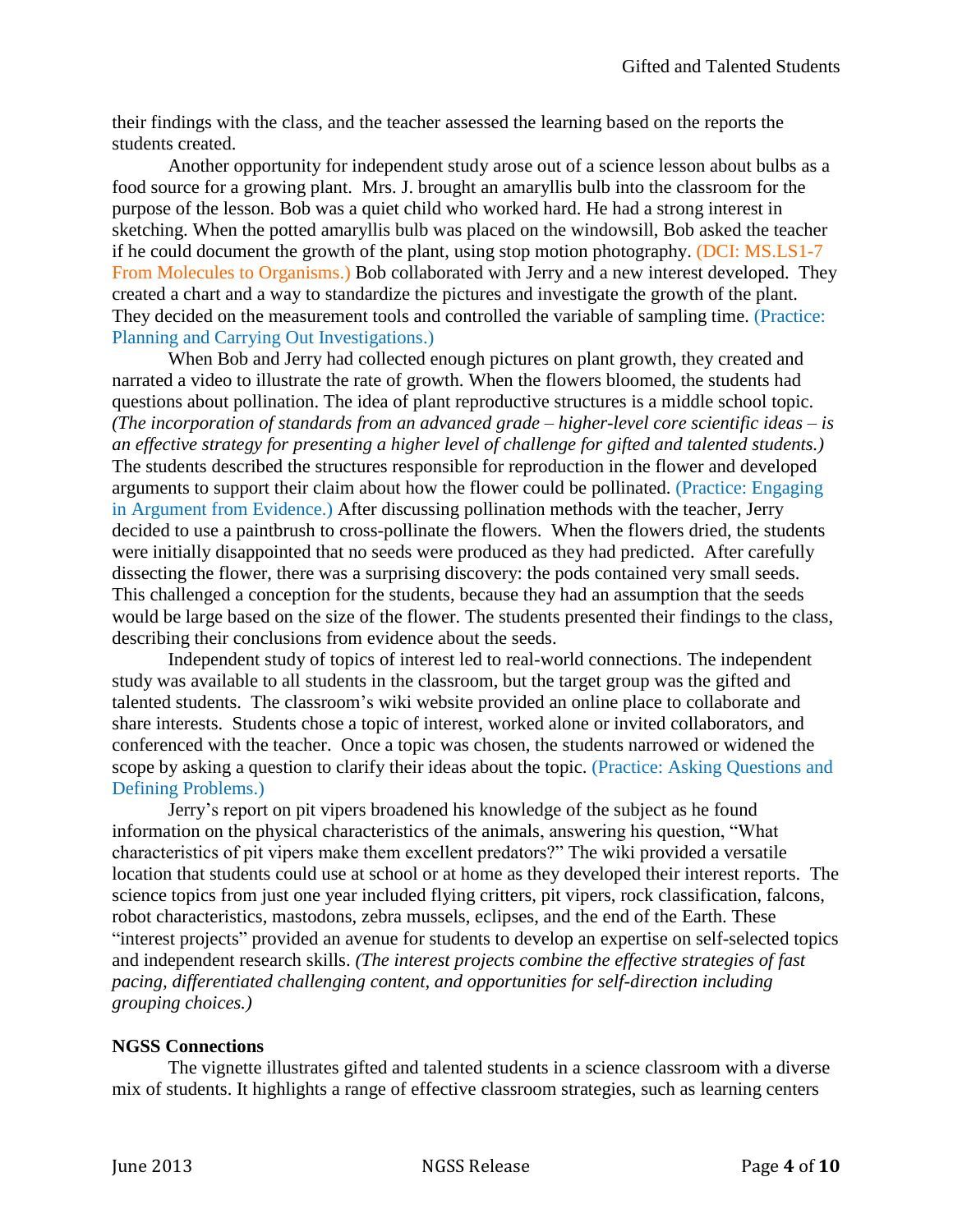and interest projects, to support and challenge these students in the regular classroom. Students' work was informally assessed based on the products of their studies and questioning. The teacher addressed the unique learning needs of gifted and talented students who developed an understanding of science according to the three dimensions of the NGSS. The teacher designed her instruction to include higher grade band standards at a deeper and more challenging level.

# **Performance Expectations**

### **4-LS1-1 Structure, Function, and Information Processing**

*Construct an argument that plants and animals have internal and external structures that function to support survival, growth, behavior, and reproduction.*

### **MS-LS1-4 From Molecules to Organisms: Structures and Processes**

*Use argument based on empirical evidence and scientific reasoning to support an explanation for how characteristic animal behaviors and specialized plant structures affect the probability of successful reproduction of animals and plants respectively.*

### **Disciplinary Core Ideas**

**LS1.A Structure and Function** (by the end of grade 5)

*Plants and animals have both internal and external structures that serve various functions in growth, survival, behavior, and reproduction.*

**LS1.B Growth, Development, and Reproduction of Organisms** (by the end of grade 8) *Animals engage in characteristic behaviors that increase the odds of reproduction.*

*Plants reproduce in a variety of ways, sometimes depending on animal behavior and specialized features.*

The students were engaged in the disciplinary core ideas in life science. They explained the structures of animals and their functions. They also explored the role of specialized plant structures in the reproduction of plants, including the role of specific animal behaviors that lead to successful plant reproduction.

### **Scientific and Engineering Practices**

#### **Asking Questions and Defining Problems** (by the end of grade 5)

*Ask questions that can be investigated and predict reasonable outcomes based on patterns such as cause and effect relationships.*

### **Planning and Carrying Out Investigations** (by the end of grade 8)

*Conduct an investigation to produce data to serve as the basis for evidence that meet the goals of an investigation.*

**Analyzing and Interpreting Data** (by the end of grade 5) *Analyze and interpret data to make sense of phenomena.*

**Engaging in Argument from Evidence** (by the end of grade 5) *Construct an argument with evidence, data, and/or a model.*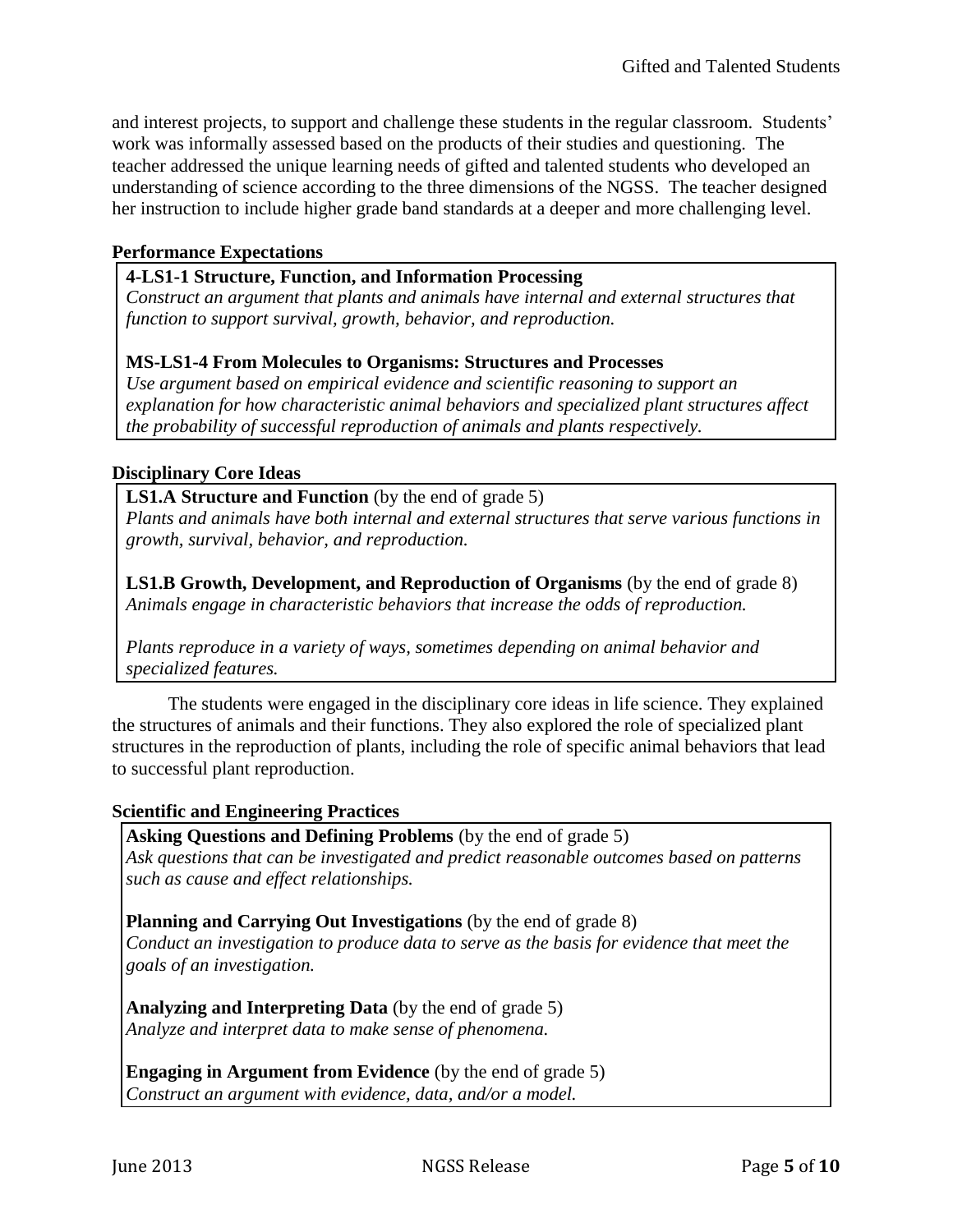**Obtaining, Evaluating, and Communicating Information** (by the end of grade 5) *Read and comprehend grade-appropriate complex texts and/or other reliable media to summarize and obtain scientific and technical ideas and describe how they are supported by evidence.*

As the unit progressed, the students gained abilities in scientific practices through their exploration of insects and plants by *asking questions and defining problems; planning and carrying out investigations; analyzing and interpreting data; engaging in argument from evidence; and obtaining, evaluating, and communicating information.* Students argued from the evidence of their observations about the functions of the structures of plants and investigated plant growth and reproduction. The NGSS practice of *asking questions and defining problems* was illustrated when students engaged in the observations at the learning center and in the independent study.

### **Crosscutting Concepts**

**Systems and System Models** (by the end of grade 5) *A system can be described in terms of its components and their interactions.*

Students were able to demonstrate their understanding of the crosscutting concept of *system and system models* when they observed the structures of the insects and plants and explained how they functioned within the larger system. They generated information orally and in written and digital formats. The observations over time led the students to develop their models of internal and external structures and functions based on the crosscutting concept of *system and system models*.

### **CCSS Connections to English Language Arts and Mathematics**

The NGSS are committed to the integration of the Common Core State Standards for ELA and mathematics within the content area of science. In the vignette, the teacher inserted reading and writing objectives of the CCSS for ELA with all students as part of her science curriculum, and differentiated outcomes for her gifted and talented students.

- **SL4.4** *Report on a topic or text…using appropriate facts and relevant, descriptive details to support main ideas or themes; speak clearly at an understandable pace*. The scientific practice of *using models* was seamlessly connected to this standard.
- **W.4.2** *Write informative/explanatory texts to examine a topic and convey ideas and information clearly*.

The teacher was able to raise the bar with her gifted and talented students who were presenting scientific information and explanations not only in a written and oral format, but also in a digital format. As the students developed their online reports, their work connected to the NGSS practice of *asking questions* and the CCSS.

The vignette also highlighted the integration of the CCSS for math:

- **4.MD.1** *Know relative sizes of measurements within one system of units including km, m, cm*
- **4.MD.4** *Make a line plot to display a data set of measurements in fractions of a unit (1/2, ¼, 1/8)*

Measuring and graphing plant growth highlighted this standard.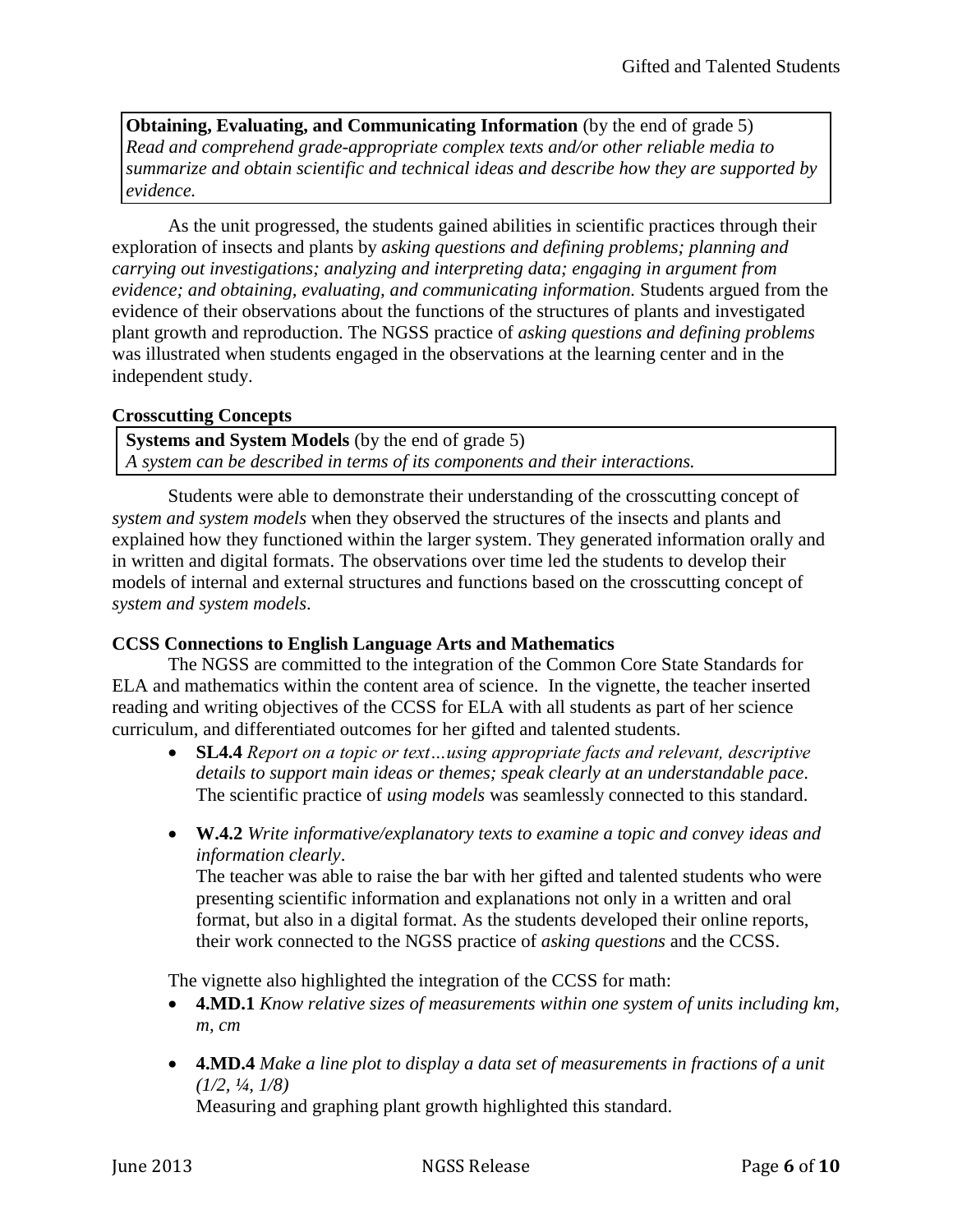### **Effective Strategies from Research Literature**

Gifted and talented students may have characteristics such as intense interests, rapid learning, motivation and commitment, curiosity, and questioning skills. While an "integrated theory-driven program characterized by internal consistency from goal setting to service and evaluation" is recommended (Renzulli, 2012), often teachers must make curricular decisions and choose instructional strategies that reflect the academic potential of gifted and talented students and target their unique needs as learners. Based on the research literature, teachers can employ effective differentiation strategies to promote science learning of gifted and talented students in these domains: (1) fast pacing, (2) level of challenge (including differentiation of content), (3) opportunities for self-direction, and (4) strategic grouping (Tomlinson, 2005).

First, gifted and talented students benefit from fast pacing as compared to peers. One strategy that involves pacing is called "compacting curriculum," which permits students to pretest out of curriculum already mastered and condense the content partially learned. Flexible pacing with connected extension activities allows sufficient time to explore the areas of study while avoiding redundancies. Teachers can include options for gifted and talented students to impose their own deadlines. Instead of requiring gifted and talented students to do simply more work, teachers provide differentiated instruction through the use of an anchor activity (motivating task).

The second strategy is to promote the level of challenge so that it extends the current mastery level of the student through the use of advanced materials and objectives, expectations for idea generation and creativity, complexity of ideas, and open-endedness (Tomlinson, 2005). Gifted and talented students benefit from experiences that are connected to the real world. The content should avoid repetitive tasks and be differentiated to encourage expression and foster higher-level and abstract thinking.

The third strategy is to encourage autonomy by allowing the student to follow and cultivate her/his interests and to play a role in her/his own learning trajectory. The teacher helps the student develop strengths and engage in pursuits for which the student has a passion (Tomlinson, 2005). In addition, the teacher can incorporate motivating, authentic connections to science content that allow for student-directed goal setting, exploration, and self-evaluation. Choices that reflect the different learning styles of the student should be included (Renzulli, 2012).

Finally, effective teachers encourage flexible grouping to enhance academic and socioemotional development of gifted and talented students, such as classroom grouping that allows for both individual time on projects and opportunities in groups with like-minded peers in terms of ability and/or interests. Effective grouping can vary between teacher-selected and studentselected in order to offer a wide range of experiences.

### **Context**

### **Demographics**

Reporting the demographics for gifted and talented students is difficult due to wide inconsistencies in the definition, in assessments to identify them, and in funding for gifted and talented programs across the nation.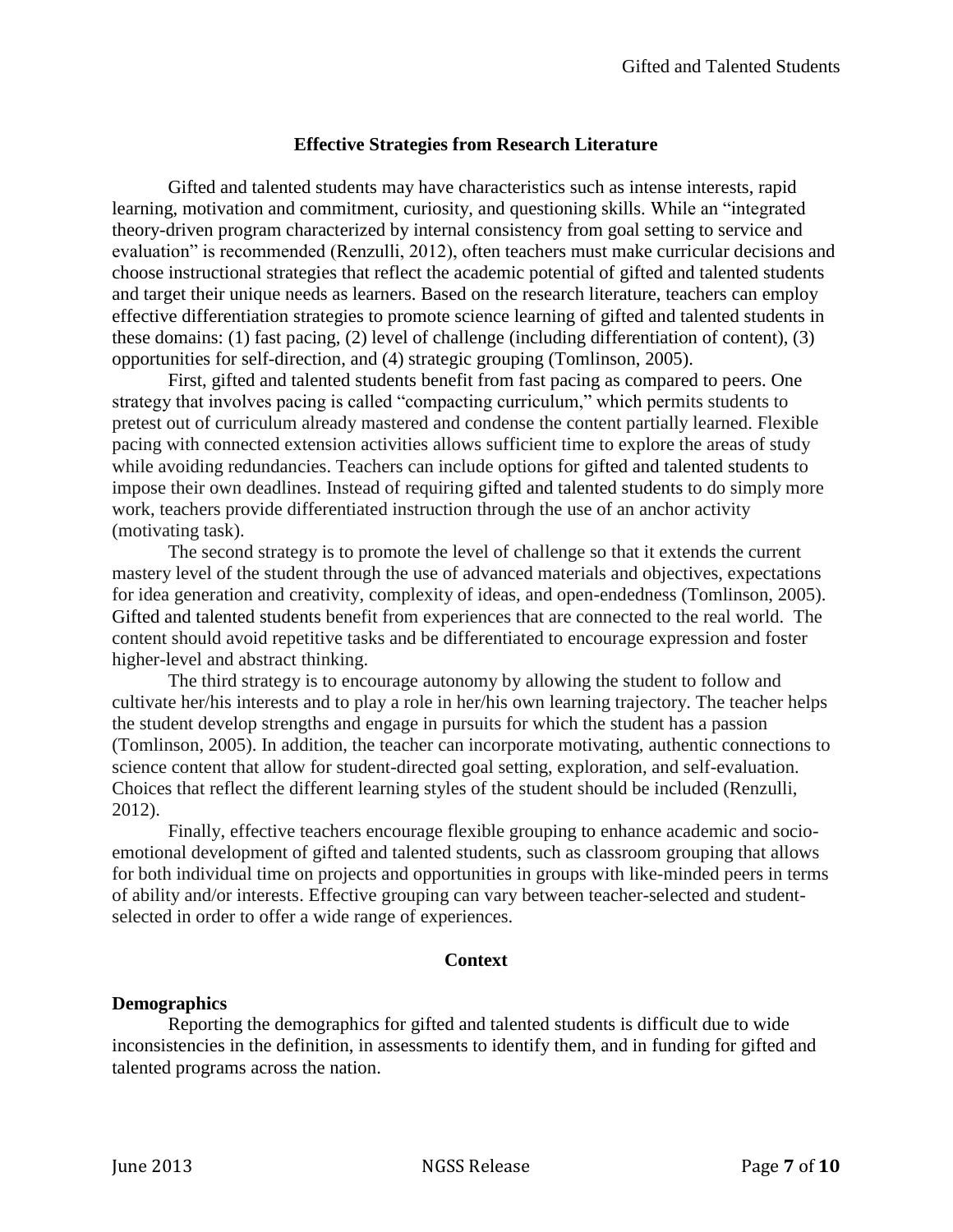First, the definition of gifted and talented students varies from state to state and the demographics shift accordingly. Many states have no formal state definition. For this reason it is unrealistic to arrive at an exact number of students in the United States who are gifted and talented. The National Association for Gifted Children (NAGC, 2012) defines gifted as "outstanding levels of aptitude or competence in one or more domains" and estimates that this definition describes approximately three million students, roughly 6% of all K-12 students. There are two more definitions that have been widely applied by states (NAGC, 2012). Traditionally, gifted and talented status is for those students performing at the top 5% of an assessment, such as high-stakes testing in language arts or mathematics. An alternative definition is described in Response to Intervention (RTI) as it applies to gifted and talented students. RTI suggests that 5- 10% percent of high performing students in a classroom benefit from strategic, targeted, shortterm instruction in addition to core; and 1-6% of the students in a given environment are considered "exceptionally gifted" and need intensive, individualized instruction.

Second, although gifted children come from every demographic group, school districts often rely on only one method of identification. Relying on only one measure may not be effective in identifying the gifted and talented students who come from underserved populations by race or ethnicity, socioeconomic status, and language. In addition, students who have an area of giftedness along with a learning difficulty, referred to as twice-exceptional children, are similarly difficult to identify with only one measure (NAGC, 2012).

Finally, as there is no federal funding for gifted programs, school districts must rely on their own funds to support such programs. This results in variations in programming of support for gifted and talented students from state to state. Unfortunately, current policy and funding do not match the needs of students in poverty:

One of the barriers to developing the talents of children of poverty is inadequate resources, both financial and in terms of personnel. Developing the talents of any gifted child requires resources for special programs, classes, and support services such as counseling or testing. For children of poverty, even greater amounts of support are needed to help with basic needs of families as well as additional support services such as psychological services for children and families and social workers to assist families with issues surrounding housing and basic subsistence. (Van Tassel-Baska & Stambaugh, 2007, p. 44)

### **Science Achievement**

The [National Assessment of Educational Progress](http://nces.ed.gov/nationsreportcard/) *(*NAEP*)* does not disaggregate for gifted and talented students.

### **Educational Policy**

In 1988, Congress passed the Jacob Javits Gifted and Talented Students Education Act to fund research grants aimed at better identifying and serving gifted and talented students, especially from underserved student populations. In 2001, ESEA (Elementary and Secondary Education Act, Title V Part D Subpart 6 Dec. 5461-5466) called for a coordination of scientifically based programs to meet the needs of gifted and talented students, and grants to assist agencies and institutions to meet educational needs of these students. ESEA (Title IX, Part A, Section 9101(22)) defines gifted and talented: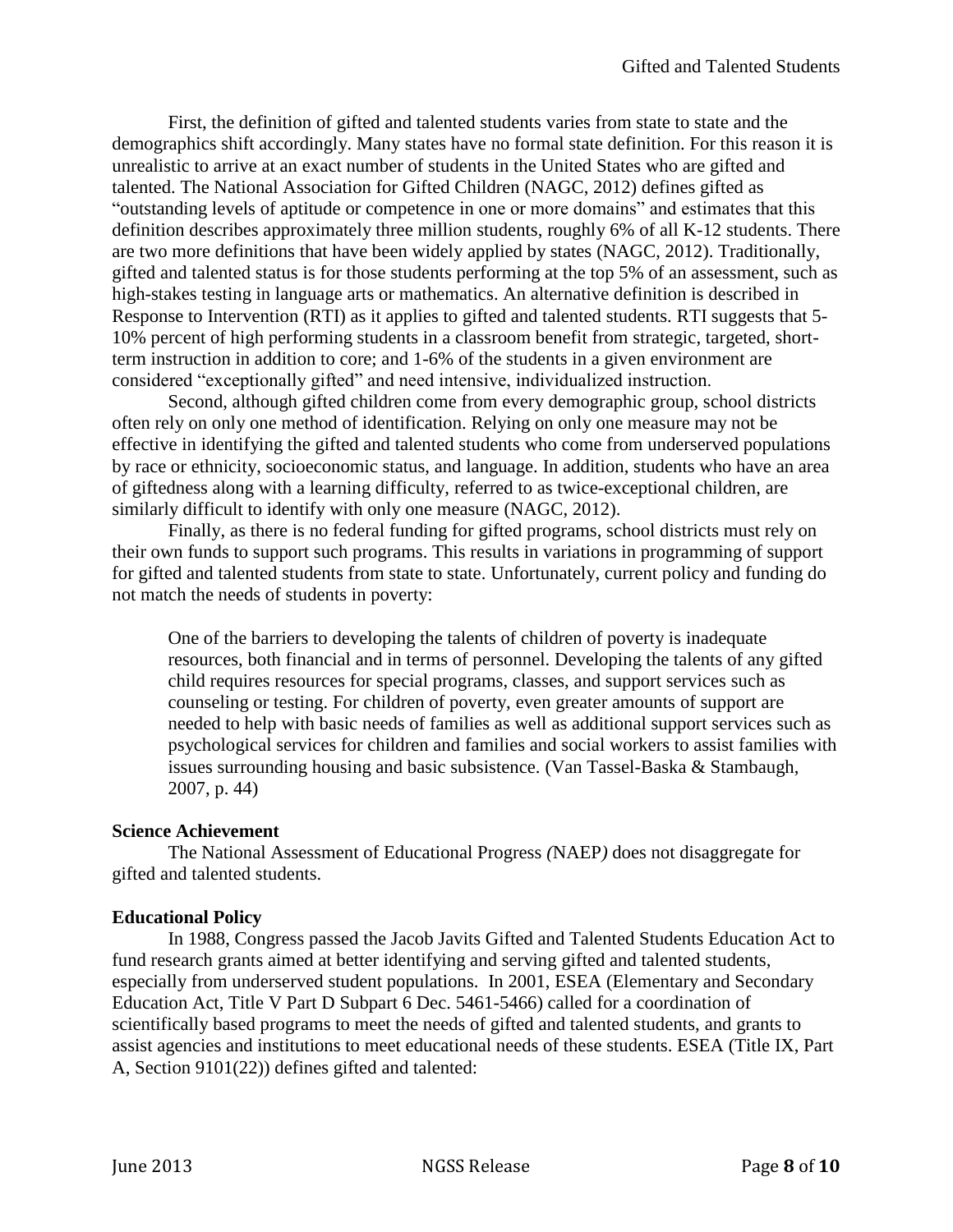The term gifted and talented, when used with respect to students, children, or youth, means students, children, or youth who give evidence of high achievement capability in areas such as intellectual, creative, artistic, or leadership capacity, or in specific academic and diversity fields, and who need services or activities not ordinarily provided by the school in order to fully develop those capabilities.

The above definition has no mandate and only serves as a guide for states that have developed state-mandated definitions. States are not required to use this definition, nor are they federally required to identify gifted and talented students or provide services to them, leaving these decisions to the state and local governments. States, and often districts within states, differ in definitions for gifted and talented students and guidelines for services and teacher accreditation, ranging from full implementation programming to little or none. Although ESEA continued the Javits Act, funds were inconsistent over the years and the Act was defunded in 2011 (NAGC, 2012).

ESEA calls for the support of state and local efforts to increase the number and diversity of students who participate in and are successful in Advanced Placement courses (Title 1 Part G Sec 1702-1702 cited as the "Access to High Standards Act"). The US Department of Education provides awards to support activities that increase the participation of low-income students in both pre-AP and AP courses and tests.

### **References**

- Jacob K. Javits Gifted and Talented Students Education Act of 2001. (2001). Elementary and Secondary Education Act, Title IX, General Provisions, 22.
- National Center for Education Statistics. (2011). *The condition of education, 2011* (NCES 2011- 033). Washington, DC: U.S. Department of Education.
- National Association for Gifted Children. (2012). *Gifted: Big picture.* Washington, DC: U.S. Department of Education.
- Renzulli, J. S. (2012*).* Reexamining the role of gifted education and talent development for the 21st century: A four-part theoretical approach**.** *Gifted Child Quarterly, 56*(3), 150-159.
- Tomlinson, C. A. (2005). Quality curriculum and instruction for highly able students. *Theory into Practice, 44*, 160-166.
- US Department of Education, Advanced Placement Incentive Program Grants. http://www2.ed.gov/programs/apincent/index.html
- VanTassel-Baska, J., & Stambaugh, T. (Eds.). (2007). *Overlooked gems: A national perspective on low-income promising learners.* Conference Proceedings from the National Leadership Conference on Low-Income Promising Learners, National Association for Gifted Children and the Center for Gifted Education, College of William and Mary.